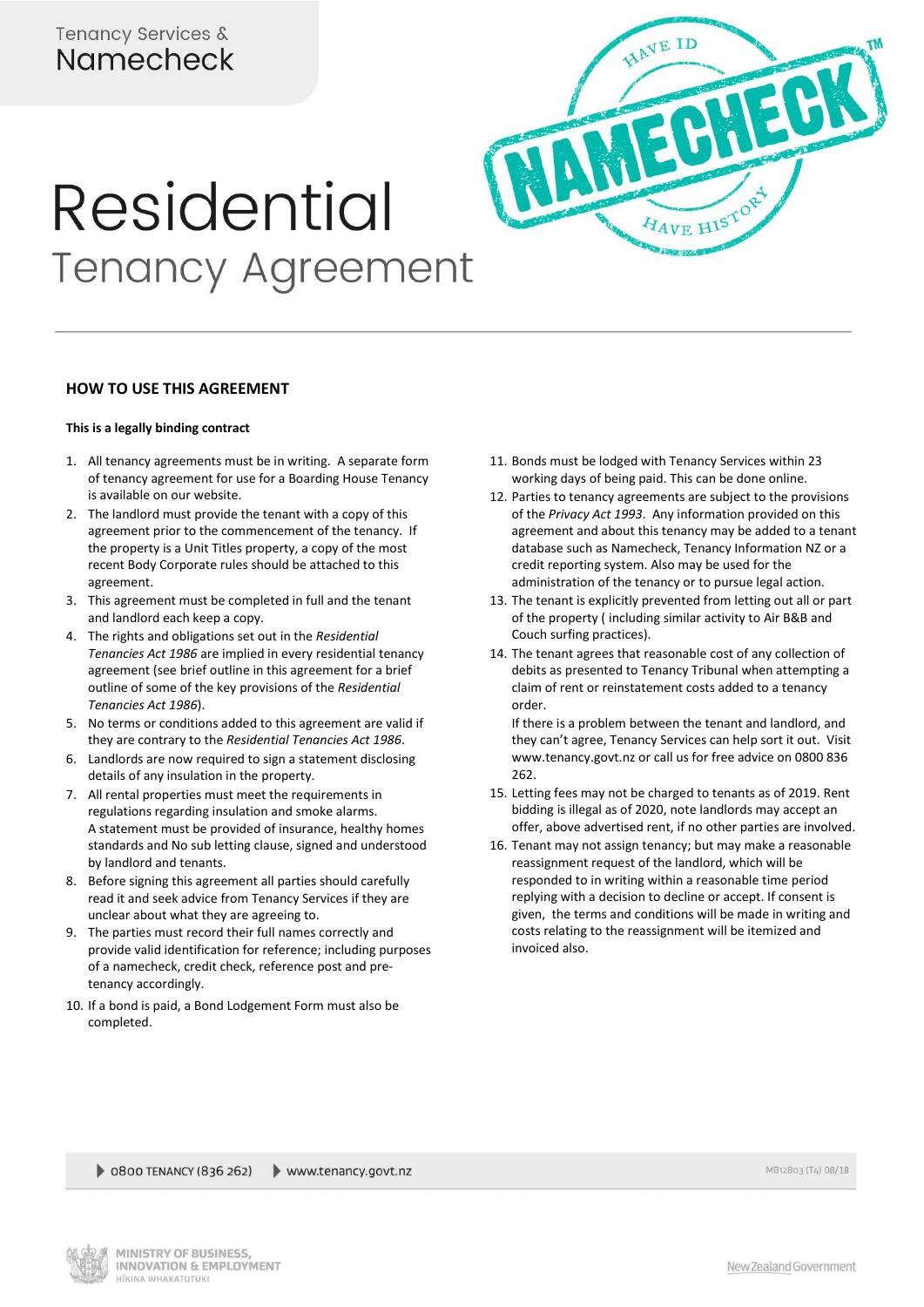| Name(s)<br>This section must be filled in                                                                                                                                                                                                                                                                                              |                             |                       |
|----------------------------------------------------------------------------------------------------------------------------------------------------------------------------------------------------------------------------------------------------------------------------------------------------------------------------------------|-----------------------------|-----------------------|
|                                                                                                                                                                                                                                                                                                                                        |                             |                       |
|                                                                                                                                                                                                                                                                                                                                        |                             |                       |
| Physical address for service                                                                                                                                                                                                                                                                                                           |                             |                       |
|                                                                                                                                                                                                                                                                                                                                        |                             |                       |
| Phone:<br>(Wk)                                                                                                                                                                                                                                                                                                                         | (Mobile)                    | (Hm)                  |
| Email or other contact address(es)<br>Additional address for service (This may be an email or PO Box)                                                                                                                                                                                                                                  |                             |                       |
|                                                                                                                                                                                                                                                                                                                                        |                             |                       |
| <b>Tenant details</b>                                                                                                                                                                                                                                                                                                                  |                             |                       |
| Name(1)                                                                                                                                                                                                                                                                                                                                | Name(2):                    |                       |
| Name(s)                                                                                                                                                                                                                                                                                                                                |                             |                       |
| Tick box to indicate method of identification and fill in the detail                                                                                                                                                                                                                                                                   |                             |                       |
| (1) Drivers licence Number:<br>Version:                                                                                                                                                                                                                                                                                                | (2) Drivers Licence Number: | Version:              |
| (1) Passport Number:<br>Date of birth:                                                                                                                                                                                                                                                                                                 | (2) Passport Number:        | Date of birth:        |
| Other photo ID<br>Describe type of ID:                                                                                                                                                                                                                                                                                                 | Date of birth:              |                       |
| Landlord checked photo on ID:<br>Landlord recorded proof of identification:<br>This section must be filled in. It is important to give good contact details                                                                                                                                                                            |                             |                       |
| Physical address for service                                                                                                                                                                                                                                                                                                           |                             |                       |
|                                                                                                                                                                                                                                                                                                                                        |                             |                       |
| Phone:<br>(Wk)                                                                                                                                                                                                                                                                                                                         | (Mobile)                    | (Hm)                  |
| Other contact address(es)                                                                                                                                                                                                                                                                                                              |                             |                       |
| Additional address for service (This may be an email, PO Box)                                                                                                                                                                                                                                                                          |                             |                       |
|                                                                                                                                                                                                                                                                                                                                        |                             |                       |
| Is any tenant under the age of 18? YES / NO (Cross one out) Name:                                                                                                                                                                                                                                                                      |                             |                       |
| <b>Tenancy details</b>                                                                                                                                                                                                                                                                                                                 |                             |                       |
| Address of tenancy                                                                                                                                                                                                                                                                                                                     |                             |                       |
|                                                                                                                                                                                                                                                                                                                                        |                             |                       |
| Body Corporate rules attached if premises are Unit Title premises Yes / N/A (Strike out one option)                                                                                                                                                                                                                                    |                             |                       |
| Rent per week \$<br>To be paid in advance, weekly / fortnightly (Strike out one option)                                                                                                                                                                                                                                                |                             | <b>Bond amount \$</b> |
| Rent to be paid at                                                                                                                                                                                                                                                                                                                     |                             |                       |
|                                                                                                                                                                                                                                                                                                                                        |                             |                       |
|                                                                                                                                                                                                                                                                                                                                        |                             |                       |
| Or into Bank Account No.                                                                                                                                                                                                                                                                                                               |                             |                       |
| Account name.                                                                                                                                                                                                                                                                                                                          |                             |                       |
| The landlord and tenant agree that                                                                                                                                                                                                                                                                                                     |                             |                       |
| The tenancy shall commence on the __________ day of ____________________________<br>1.                                                                                                                                                                                                                                                 | 20                          |                       |
| Select one option:<br>2.                                                                                                                                                                                                                                                                                                               |                             |                       |
| This is a periodic tenancy and may be ended by either party giving notice as required under the Residential Tenancies Act 1986                                                                                                                                                                                                         |                             |                       |
| OR                                                                                                                                                                                                                                                                                                                                     |                             |                       |
|                                                                                                                                                                                                                                                                                                                                        |                             |                       |
| NB: Fixed-term tenancies automatically become periodic upon expiry of the fixed-term unless either party gives the other written notice of their Intention not to<br>continue with the tenancy. That notice must be given no more than 90 days, and no less than 28 days, before the end of the fixed-term. If the landlord grants the |                             |                       |
| tenant a right to renew the fixed-term, they should state this below under Number 4. The tenant may exercise this right by informing the landlord in writing no                                                                                                                                                                        |                             |                       |
| less than 28 days before the end of the fixed-term.<br>3.<br>The tenant shall not assign or sublet the tenancy without the landlord's written consent.                                                                                                                                                                                 |                             |                       |
|                                                                                                                                                                                                                                                                                                                                        |                             |                       |
| Insert other terms of this tenancy (eg. pets, number of tenants, smoking or non smoking, right of renewal if tenancy is a fixed-term)<br>4.                                                                                                                                                                                            |                             |                       |
| If necessary, please continue on a separate sheet and attach it to this agreement and ensure that all parties have signed and dated it.                                                                                                                                                                                                |                             |                       |
|                                                                                                                                                                                                                                                                                                                                        |                             |                       |
|                                                                                                                                                                                                                                                                                                                                        |                             |                       |
|                                                                                                                                                                                                                                                                                                                                        |                             |                       |
|                                                                                                                                                                                                                                                                                                                                        |                             |                       |
|                                                                                                                                                                                                                                                                                                                                        |                             |                       |
|                                                                                                                                                                                                                                                                                                                                        |                             |                       |
|                                                                                                                                                                                                                                                                                                                                        |                             |                       |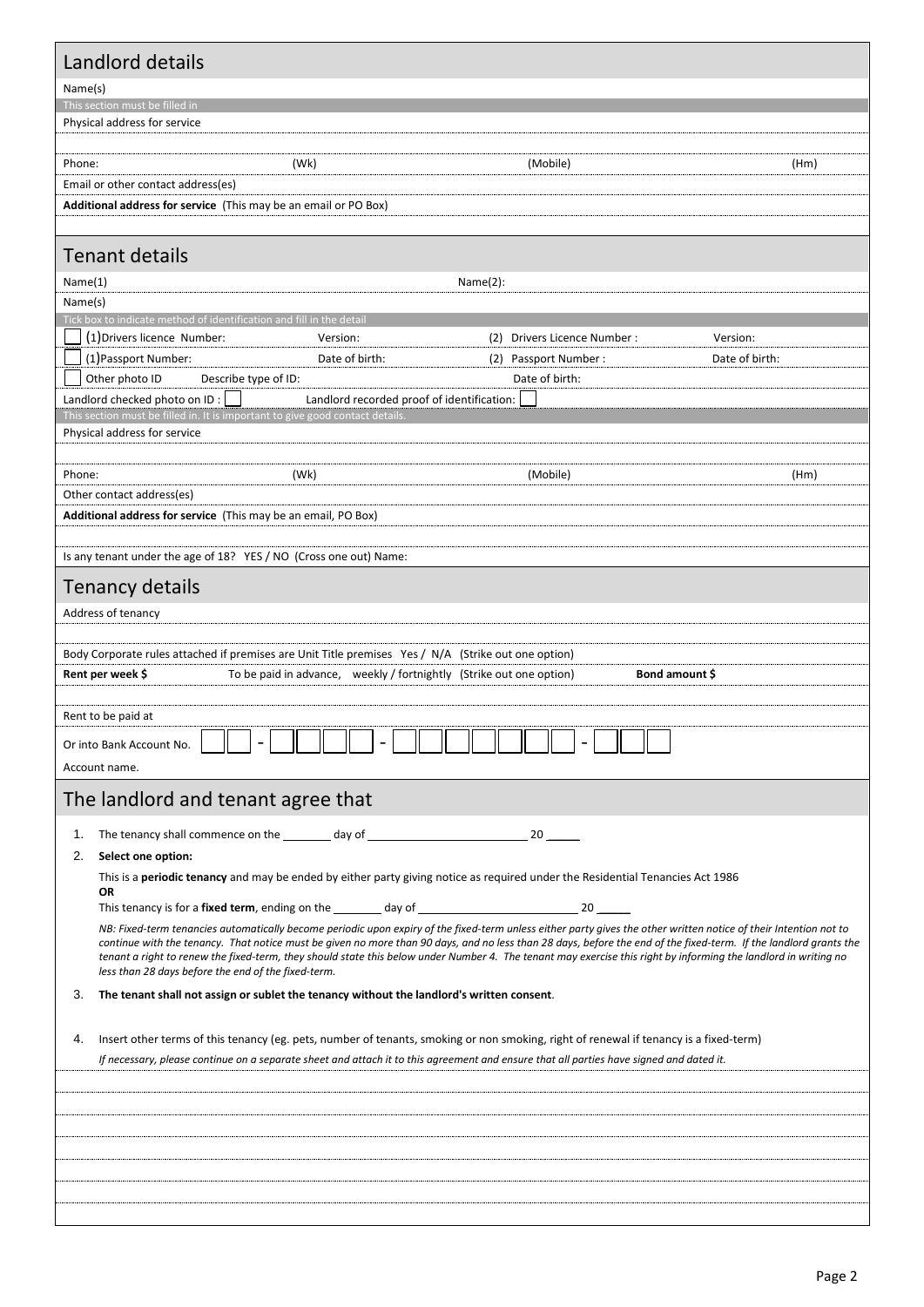# Property Inspection Report

# **This report is intended to help avoid disputes**

This should be used to record the condition of the property at the start of the tenancy.

The landlord (L/L) and the tenant (T) should fill out this form together, and tick the appropriate box if the condition is acceptable, or record any damage or defects.

We recommend taking a video or photos of the existing condition of the property at the time of letting. This is useful when a disputes arises.

# **CONDITION ACCEPTABLE? CONDITION ACCEPTABLE?**

List of furniture

and chattels

|                      | <b>ROOM AND ITEM</b>   | LANDLORD | <b>TENANTS</b> | DAMAGE/DEFECTS |  |
|----------------------|------------------------|----------|----------------|----------------|--|
|                      | Wall/Doors             |          |                |                |  |
|                      | Lights/Power points    |          |                |                |  |
|                      | Floors/Fl. Coverings   |          |                |                |  |
| LOUNGE <sub>1</sub>  | Windows                |          |                |                |  |
|                      |                        |          |                |                |  |
|                      | Blinds/Curtains        |          |                |                |  |
|                      | Heating                |          |                |                |  |
|                      |                        |          |                |                |  |
|                      |                        |          |                |                |  |
|                      |                        |          |                |                |  |
|                      | Wall/Doors             |          |                |                |  |
|                      | Lights/Power points    |          |                |                |  |
|                      | Floors/Fl. Coverings   |          |                |                |  |
| LOUNGE <sub>2</sub>  |                        |          |                |                |  |
|                      | Windows                |          |                |                |  |
|                      | <b>Blinds/Curtains</b> |          |                |                |  |
|                      | Heating                |          |                |                |  |
|                      |                        |          |                |                |  |
|                      |                        |          |                |                |  |
|                      |                        |          |                |                |  |
|                      | Wall/Doors             |          |                |                |  |
|                      | Lights/Power points    |          |                |                |  |
|                      | Floors/Fl. Coverings   |          |                |                |  |
|                      | Windows                |          |                |                |  |
| KITCHEN/DINING       | <b>Blinds/Curtains</b> |          |                |                |  |
|                      |                        |          |                |                |  |
|                      | Cupboards              |          |                |                |  |
|                      | Sinks/Benches          |          |                |                |  |
|                      | Oven                   |          |                |                |  |
|                      | Refrigerator           |          |                |                |  |
|                      | Dishwasher             |          |                |                |  |
|                      | Range hood             |          |                |                |  |
|                      |                        |          |                |                |  |
|                      |                        |          |                |                |  |
|                      | Wall/Doors             |          |                |                |  |
| BATHROOM             | Lights/Power points    |          |                |                |  |
|                      |                        |          |                |                |  |
|                      | Floors/Fl. Coverings   |          |                |                |  |
|                      | Windows                |          |                |                |  |
|                      | <b>Blinds/Curtains</b> |          |                |                |  |
|                      | Mirror/Cabinet         |          |                |                |  |
|                      | Bath                   |          |                |                |  |
|                      | Shower                 |          |                |                |  |
|                      | Wash Basin             |          |                |                |  |
|                      |                        |          |                |                |  |
|                      | Toilet                 |          |                |                |  |
|                      |                        |          |                |                |  |
|                      |                        |          |                |                |  |
|                      | Wall/Doors             |          |                |                |  |
| LAUNDRY              | Lights/Power points    |          |                |                |  |
|                      |                        |          |                |                |  |
|                      | Floors/Fl. Coverings   |          |                |                |  |
|                      | Windows                |          |                |                |  |
|                      | <b>Blinds/Curtains</b> |          |                |                |  |
|                      | Washing machine        |          |                |                |  |
|                      | Wash Tub               |          |                |                |  |
|                      | Linen cupboard         |          |                |                |  |
|                      |                        |          |                |                |  |
|                      |                        |          |                |                |  |
|                      | Wall/Doors             |          |                |                |  |
| BEDROOM <sub>1</sub> | Lights/Power points    |          |                |                |  |
|                      | Floors/Fl. Coverings   |          |                |                |  |
|                      |                        |          |                |                |  |
|                      | Windows                |          |                |                |  |
|                      | <b>Blinds/Curtains</b> |          |                |                |  |
|                      | Wardrobe               |          |                |                |  |
|                      |                        |          |                |                |  |
|                      |                        |          |                |                |  |
|                      |                        |          |                |                |  |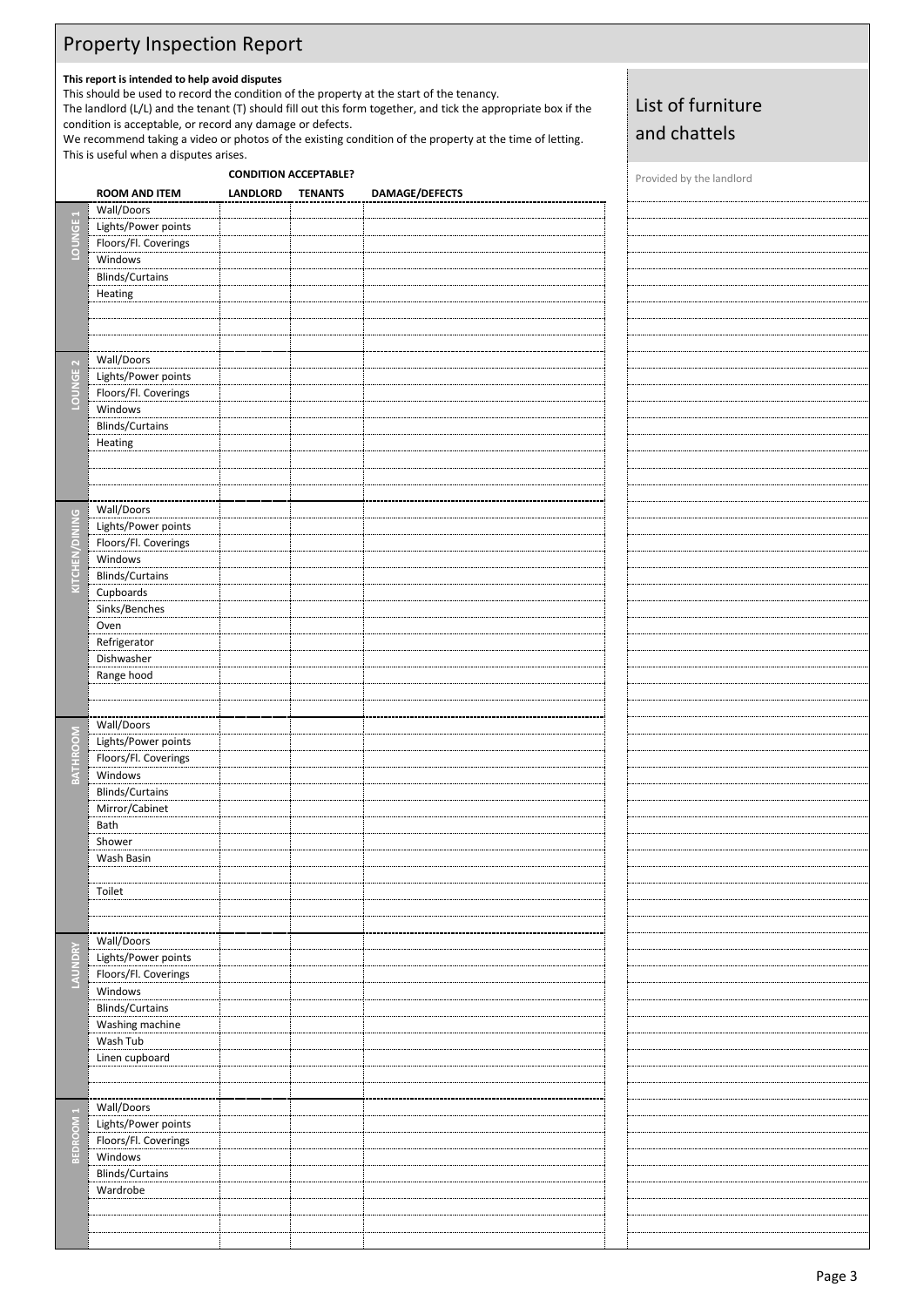| Property Inspection Report - Continued                                                                                                                          |                          |  |                                                |  |                                    |
|-----------------------------------------------------------------------------------------------------------------------------------------------------------------|--------------------------|--|------------------------------------------------|--|------------------------------------|
| <b>ROOM AND ITEM</b>                                                                                                                                            | <b>LANDLORD</b>          |  | DAMAGE/DEFECTS                                 |  | Furniture and Chattels - Continued |
| Lights/Power points<br>Floors/Fl. Coverings<br>Windows<br><b>Blinds/Curtains</b><br>Mirror/Cabinet<br>Bath<br>Shower<br>Wash Basin<br>Toilet (WC)<br>Wall/Doors |                          |  |                                                |  |                                    |
| Lights/Power points<br>Floors/Fl. Coverings<br>Windows<br><b>Blinds/Curtains</b><br>Wardrobe                                                                    |                          |  |                                                |  |                                    |
| Lights/Power points<br>Floors/Fl. Coverings<br>Windows<br><b>Blinds/Curtains</b><br>Wardrobe                                                                    |                          |  |                                                |  |                                    |
| Wall/Doors<br>Lights/Power points<br>Floors/Fl. Coverings<br>Windows<br><b>Blinds/Curtains</b><br>Wardrobe                                                      |                          |  |                                                |  |                                    |
| Entrance<br>Locks<br>Garage/Car port<br>Grounds<br>No. keys supplied<br>Alarm<br>Hose and fittings<br>Shed<br>Drive<br>Rubbish bins                             |                          |  |                                                |  |                                    |
|                                                                                                                                                                 | Wall/Doors<br>Wall/Doors |  | <b>CONDITION ACCEPTABLE?</b><br><b>TENANTS</b> |  |                                    |

|                               | <b>Water Meter Reading</b>                                                        |         |  |
|-------------------------------|-----------------------------------------------------------------------------------|---------|--|
| For use if charging for water |                                                                                   |         |  |
| At start of tenancy           |                                                                                   |         |  |
|                               | Signatures for Property Inspection Report                                         |         |  |
|                               | Do not sign unless you agree to all the details in the Property Inspection Report |         |  |
| Signed by                     |                                                                                   |         |  |
| Date signed                   |                                                                                   | ΓFN ΔN⊺ |  |

 $\ddot{ }$ 

| <b>Rent and Bond Receipt</b> |  |
|------------------------------|--|
| Initial rent payment (\$)    |  |
| Bond (\$)                    |  |
| Total (\$)                   |  |
| To (name)                    |  |
| Date paid                    |  |
| Signed as received           |  |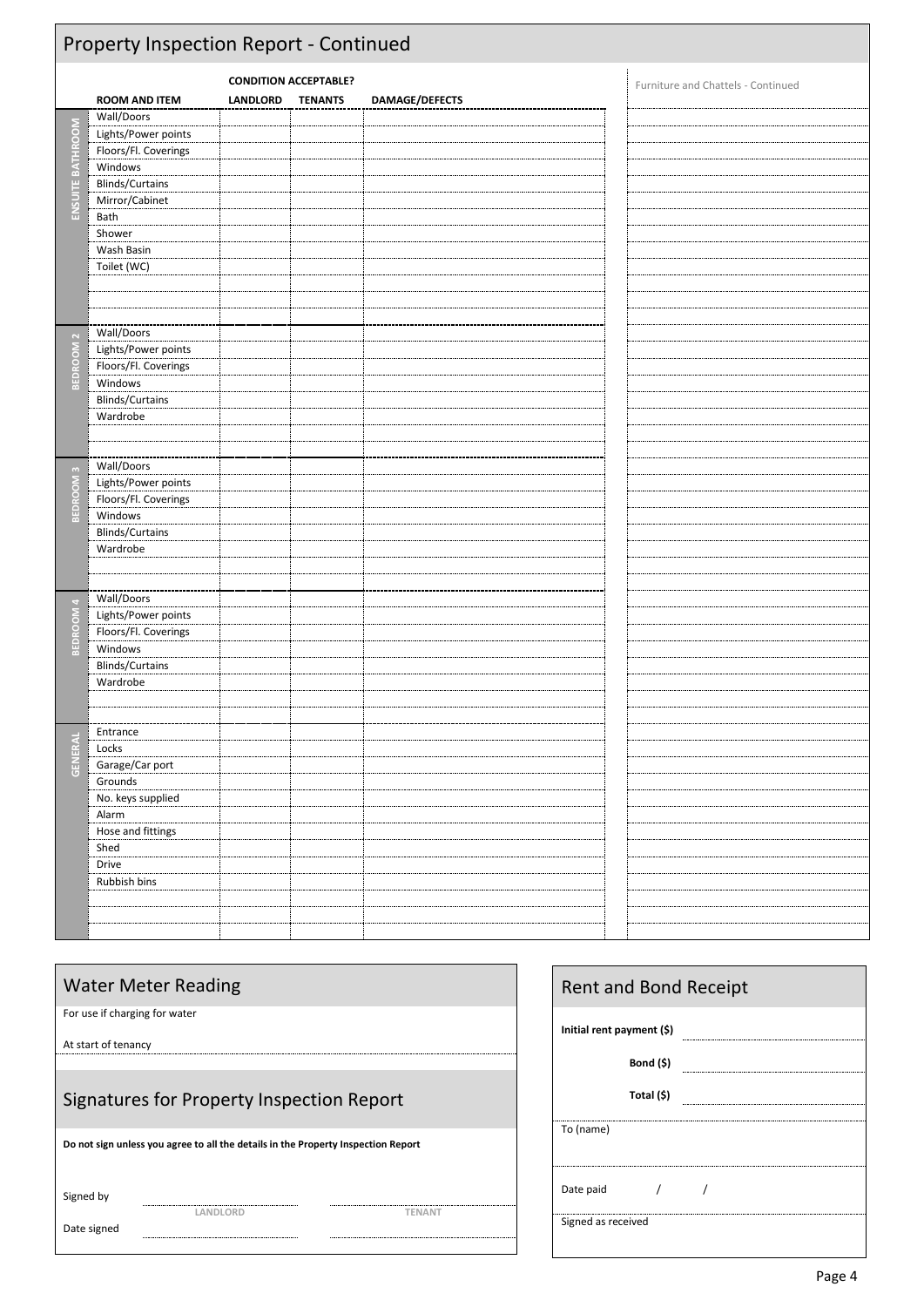# Outline of the provisions of the Residential Tenancies Act 1986 (RTA)

## **Please refer to the Residential Tenancies Act 1986 and amendments for the complete provisions.**

## **Tenants and landlords!** If you have problems, talk to each other. If you can't sort it out, talk to us. We can help you sort it out.

#### **1. Agreement**

Each party should keep a copy of this tenancy agreement. Changes in the particulars of either party must be notified to the other party within 10 working days. The agreement must contain a statement, signed by the landlord, about the insulation in the property. This contract may not be enforceable against a tenant under the age of 18 (minor*). The minors Contracts Act 1969* may apply

#### **2. Contact details and Address for service**

Each party must supply a physical address for service in New Zealand where notices and other documents relating to the tenancy will be accepted by them, or on their behalf, even after the tenancy has ended. Tenants who supply the rental address as their address for service should update this at the end of the tenancy. It is good if your address for service is different from your tenancy address. You may also supply *an additional* address for service which can include a PO Box or email .

#### **3. Rent**

- Landlords shall not require rent to be paid more than 2 weeks in advance, nor until rent already paid has been used up.
- 60 days' written notice must be given for rent increases.
- Rent shall not be increased within 180 days of the start of the tenancy or the last rent increase.
- Also for rent to be increased in a fixed-term tenancy, it must be stated in the tenancy agreement.
- Receipts must be given immediately if rent is paid in cash.

#### **4. Bond**

- A bond is not compulsory, but a landlord may require a bond of up to 4 weeks' rent.
- Bonds must be lodged with the Ministry of Business, Innovation and Employment within 23 working days of being paid.
- Receipts must be given for bond payments.
- If the property is sold, the landlord's rights with regard to the bond pass to the purchaser of the property.
- The bond covers any damage or loss to the landlord if the tenant's obligations are not met, but does not cover fair wear and tear and may not cover carless damage.

#### **5. Landlord's responsibilities**

- Provide and maintain the premises in a reasonable condition.
- Allow the tenant quiet enjoyment of the premises.
- Comply with all building, health and safety standards that apply to the premises.
- Comply with all requirements in respect of smoke alarms imposed on the landlord by regulations
- Landlords need to have working smoke alarms installed in all their residential rental homes. Any replacement alarms installed after 1 July 2016 need to have long life batteries and a photoelectric sensor.( exception is hard wired systems)
- Pay rates and any insurance taken out by the landlord. \*
- Not seize the tenant's goods for any reason.
- Inform the tenant if the property is on the market for sale.
- Not interfere with the supply of any services to the premises.
- If the landlord is in breach of these responsibilities, the tenant(s) can apply to the Tenancy Tribunal.
- Appoint an agent and notify the tenant and Bond Centre of the agent's details whenever leaving New Zealand for more than 21 consecutive days. The landlord must give the tenant the agents name, contact address, mobile phone number ( if any ) ,email ( if any ) and address for service.

#### **6. Tenant's responsibilities**

- Pay the rent on time.
- Keep the premises reasonably clean and tidy, and notify the landlord as soon as any repairs are needed. You may not withhold rent if you cannot get repairs done. Seek advice from the Ministry of Business, Innovation and Employment (0800 83 62 62).
- Use the premises principally for residential purposes.
- Pay all electricity, gas, telephone, and metered water charges.
- Not damage or permit damage to the premises, and to inform the landlord of any damage.<sup>5</sup>
- Replace batteries in smoke alarms as required.
- Not disturb the neighbours or the landlord's other tenants.
- Not alter the premises without the landlord's written consent.
- Not use the property for any unlawful purpose
- Leave the property clean and tidy, and clear of rubbish and possessions at the end of the tenancy.

## 0800 836 262 0800 TENANCY

■ At the end of the tenancy, leave all keys and such things with the landlord. Leave all chattels supplied with the tenancy.

www.tenancy.govt.nz

■ If a maximum number of occupants is stated in the tenancy agreement, not exceed that number

#### . **7. Rights of entry**

- The landlord shall enter the premises only:
- with the tenant's consent at the time of entry.
- in an emergency.
- for repairs or maintenance, compliance or preparation for compliance with any requirements regarding smoke alarms or insulation, from 8 am to 7 pm, after 24 hours' notice.
- for an inspection of the property or work done by the tenant, from 8 am to 7 pm after 48 hours' notice.
- with the tenant's prior consent, to show the premises to prospective tenants, purchasers, registered valuer or real estate agent doing an appraisal, or other expert engaged in appraising the premises.

Consent may not be unreasonably withheld but reasonable conditions may be imposed.

#### **8. Subletting and assignment**

It is expressly prohibited by the landlord that the tenant may sublet or assign. During the tenancy should the need arise, the landlord will vet the new tenant if over 18 years of age, or agree if under 18 & provides the tenant with written permission, only then may additional persons join the tenancy.

#### **9. Locks**

Locks can only be changed with the agreement of both the tenant and the landlord. They should be provided and maintained in a secure state by the landlord.

#### **10. Notice to terminate tenancy**

(NB: This does not apply to fixed-term tenancies. Notice requirements for fixedterm tenancies are contained in the main body of this agreement.)

In all cases, the tenant must give the landlord 28 days' notice in writing. The landlord may give 62 days' notice in writing – and must state the reason for termination if:

- the landlord has an unconditional agreement to sell the premises with vacant possession; or
- the premises are required as the principal place of residence for the owner or any member of that owner's family; or
- the premises are required for an employee of the landlord and this has been agreed at the start of the tenancy.

In other cases, the landlord must give 90 days' notice in writing. For extensive alterations , refurbishment ,repairs or redevelopment of the property, 90 days notice of termination will be given

#### **11. Termination by Tribunal**

The landlord may apply to the Tenancy Tribunal for a

- termination order where:
- when 3 payments within a 90 day period are received late, by 5 days or more, and on each occasion the landlord notified the tenant of breach in writing; the landlord will apply for termination within 28 days, for the tribunal to terminate this tenancy.
- the tenant has caused or threatened to cause substantial damage to the premises
- the tenant has assaulted, or threatened to assault, the landlord, a member of the landlord's family, or a neighbour
- the tenant has failed to comply with a 14 days' notice to remedy a breach. A tenant may apply to the Tenancy Tribunal for a work order, compensation or to terminate the tenancy, if the landlord has breached the tenancy agreement or the Residential Tenancies Act.

#### **12. Mitigation of loss**

If one party to the tenancy agreement breaches it, the other party must take all reasonable steps to limit the damage or loss arising from the breach.

#### **13. Unit Title Property**

The landlord must promptly notify the tenant of any variations to Body Corporate rules affecting the premises.

- \* tenants may be required to pay excess charges or may be immune from claims by the landlord, where they or their guests caused careless damage to the property but the landlords insurance covers the damage.
- \*2017 many insurance companies have introduced 'landlord obligations 'which require 3 monthly inspections and other conditions. (This is in response to damage associated with use or manufacture of methamphetamine in rental properties).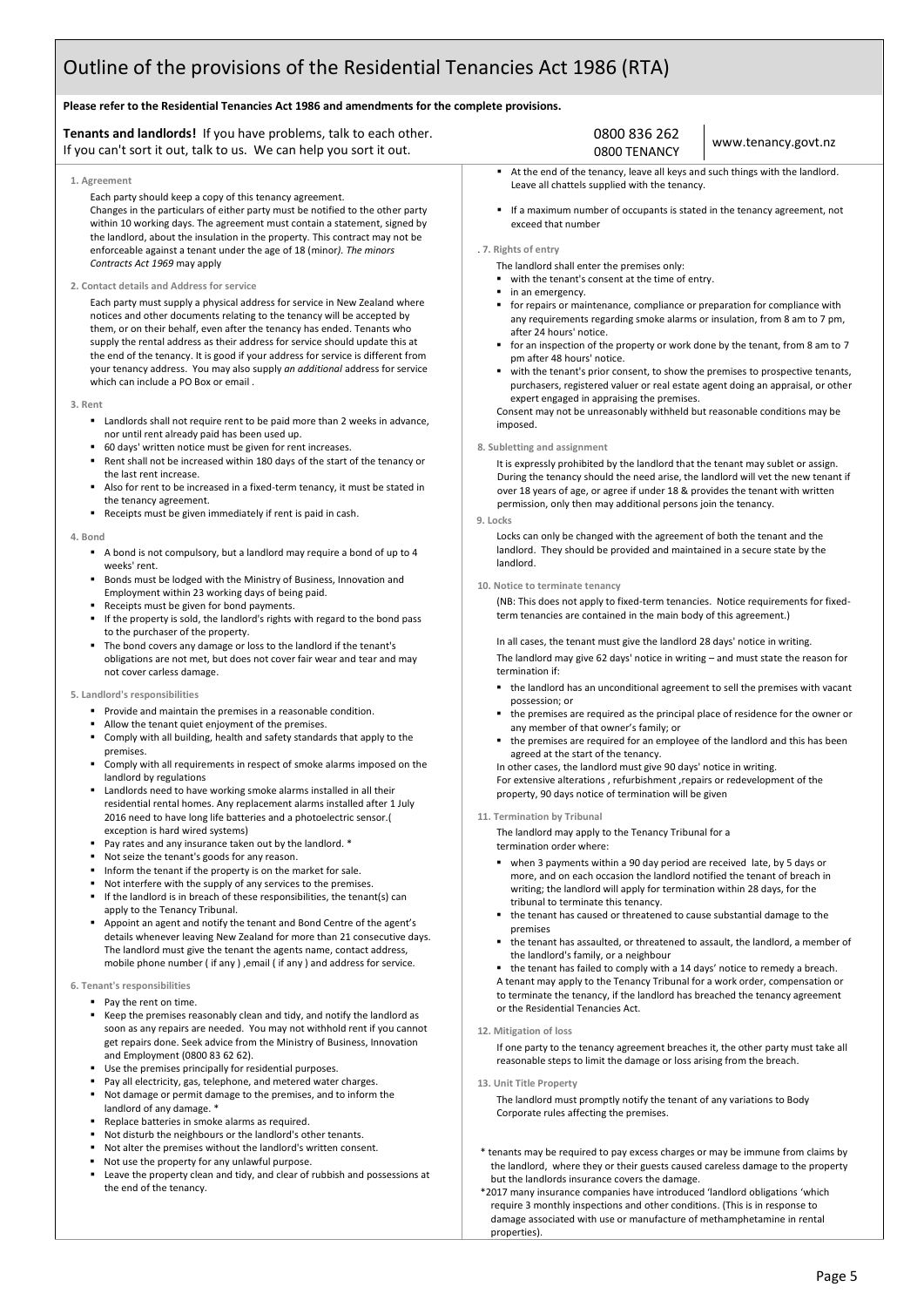# Insurance Statement

This insurance statement is for landlords, property managers and boarding house managers who can attach it to their own tenancy agreement.

Law changes relating to insurance and damage

- From 27 August 2019, the law requires landlords to disclose whether or not the property is insured in a statement as part of any new tenancy agreement, and if so, the excess amount of any relevant policies. Landlords need to include information about insurance that is relevant to the tenant's liability for damage to premises.
- If the rental property is part of a body corporate, landlords will need to include relevant insurance information for both damage to the rental property itself, and the shared facilities.
- They must also include a statement informing the tenant that a copy of their insurance policy is available on request. This ensures that the tenant knows what actions or omissions could invalidate the insurance policy and also helps the tenant to know what is covered by insurance and the excess payable on the insurance policy.
- Landlords must provide tenants with this insurance information (if requested within a reasonable timeframe) and provide updated information within a reasonable timeframe if insurance information changes, or (where they are not the insurance holder) within a reasonable timeframe of becoming aware of the changes.
- If tenants or their guests damage a rental property as a result of careless behaviour, the tenant is liable for the cost of the damage up to four weeks' rent or the insurance excess (if applicable), whichever is lower. Tenants on income-related rents are liable for the cost of the damage up to four weeks' market rent or the insurance excess (if applicable), whichever is lower.
- Tenants will be liable for the full cost of damage that they or their guests cause intentionally or that results from an act or omission that constitutes an imprisonable offence.

## **Insurance Statement**

Landlords must either complete this form or attach a statement containing the same information.

Address of tenancy

There is insurance covering this rental property that is relevant to tenant's liability for damage to premises, including damage to body corporate facilities.

Yes | No

The table below specifies the excess amounts of all relevant insurance policies for this property. **Name/type of policy Insurer Excess amount**

| <u>.</u> |  |
|----------|--|
|          |  |

The insurance policy for this property is available for the tenant if they request it. This ensures that the tenant knows what actions or omissions could invalidate the insurance policy and also helps the tenant to know what is covered by insurance and the excess payable on the insurance policy.

**If these insurance details change and the information above or the policy documents are no longer correct, you must provide the correct information to your tenant within a reasonable time.**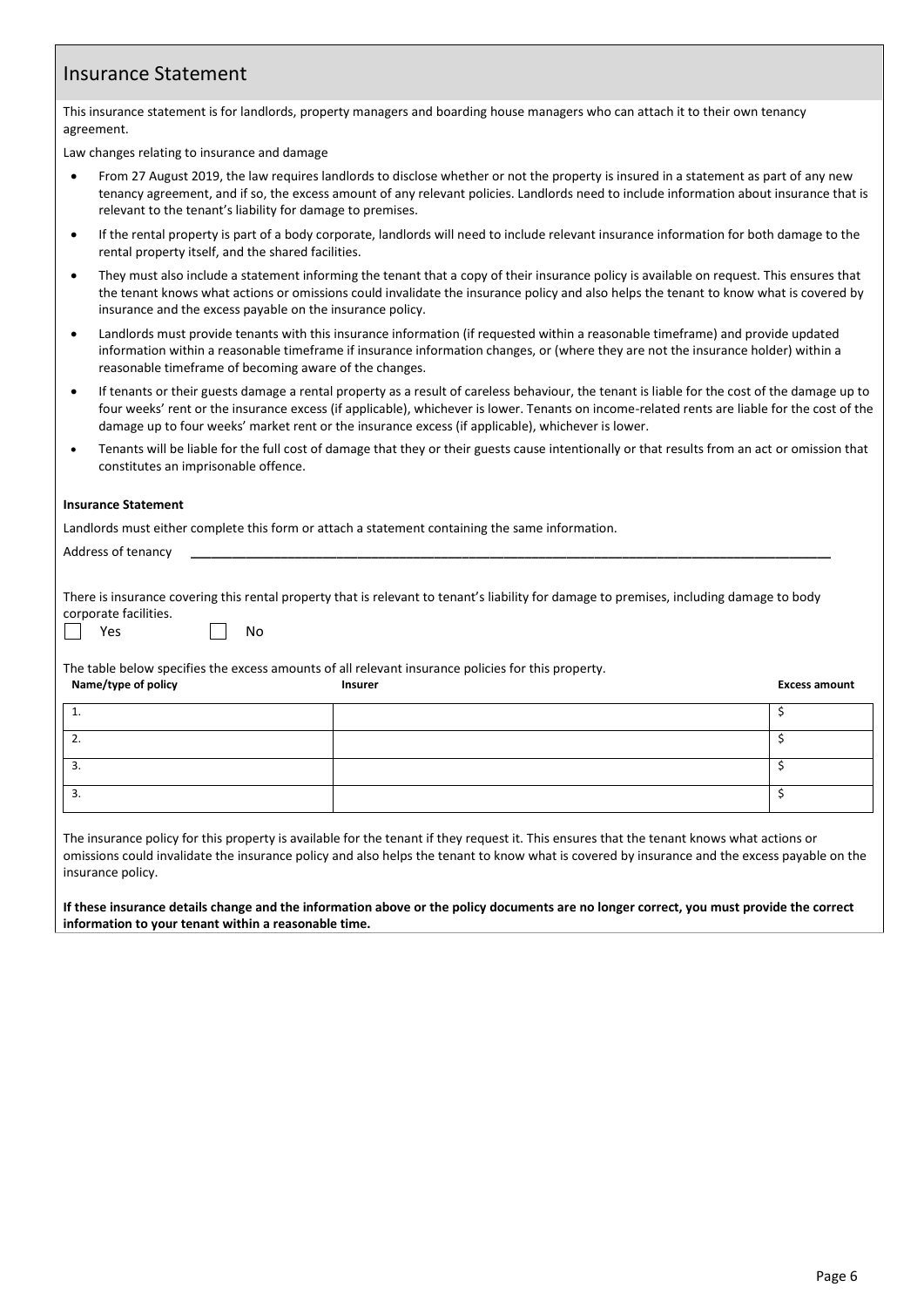| <b>Insulation Statement</b>                                                                                                                                                                             |                                                                                                                     |  |  |  |  |
|---------------------------------------------------------------------------------------------------------------------------------------------------------------------------------------------------------|---------------------------------------------------------------------------------------------------------------------|--|--|--|--|
| Landlords must either complete this form or attach a signed insulation statement containing the same information.<br>Does insulation meet the minimum requirements for ceiling insulation?<br>No<br>Yes |                                                                                                                     |  |  |  |  |
| If no, , explain specifically what exception applies and which room(s) it applies to. (e.g. professional installer cannot access skillion ceiling above bedroom 2).                                     |                                                                                                                     |  |  |  |  |
|                                                                                                                                                                                                         |                                                                                                                     |  |  |  |  |
| Yes<br>No                                                                                                                                                                                               | Does insulation meet the minimum requirements for underfloor insulation?                                            |  |  |  |  |
|                                                                                                                                                                                                         | Additional address for service (This may be an email or PO Box)                                                     |  |  |  |  |
| Ceiling Insulation                                                                                                                                                                                      |                                                                                                                     |  |  |  |  |
| Location/coverage                                                                                                                                                                                       | Complete (all rooms)<br>Parial (specify areas not insulated):                                                       |  |  |  |  |
|                                                                                                                                                                                                         |                                                                                                                     |  |  |  |  |
|                                                                                                                                                                                                         | None<br>I don't know as ceiling space is not accessible in the following areas (specify reason for inaccessibility) |  |  |  |  |
| Type                                                                                                                                                                                                    | Segments/Blankets                                                                                                   |  |  |  |  |
|                                                                                                                                                                                                         | Loose fill                                                                                                          |  |  |  |  |
|                                                                                                                                                                                                         | Other (specify)                                                                                                     |  |  |  |  |
|                                                                                                                                                                                                         | Ceiling space is not accessible                                                                                     |  |  |  |  |
|                                                                                                                                                                                                         |                                                                                                                     |  |  |  |  |
| Condition                                                                                                                                                                                               | Insulation is in at least a reasonable condition (if not, please explain why):                                      |  |  |  |  |
|                                                                                                                                                                                                         | Insulation has no gaps other than clearances where required (e.g. around older style downlights and chimney flues)  |  |  |  |  |
|                                                                                                                                                                                                         | Ceiling space is not accessible                                                                                     |  |  |  |  |
| <b>Underfloor Insulation</b>                                                                                                                                                                            |                                                                                                                     |  |  |  |  |
| Location/coverage                                                                                                                                                                                       | Complete (all rooms)                                                                                                |  |  |  |  |
|                                                                                                                                                                                                         | Parial (specify areas not insulated):                                                                               |  |  |  |  |
|                                                                                                                                                                                                         | None                                                                                                                |  |  |  |  |
|                                                                                                                                                                                                         | I don't know as underfloor space is not accessible in the following areas (specify reason for inaccessibility)      |  |  |  |  |
| <b>Type</b>                                                                                                                                                                                             | Segments/Blankets                                                                                                   |  |  |  |  |
|                                                                                                                                                                                                         | Polystyrene<br>Foil                                                                                                 |  |  |  |  |
|                                                                                                                                                                                                         | Bulk Insulation with foil lining                                                                                    |  |  |  |  |
|                                                                                                                                                                                                         | Other (specify)                                                                                                     |  |  |  |  |
|                                                                                                                                                                                                         | Underfloor space is not accessible                                                                                  |  |  |  |  |
|                                                                                                                                                                                                         |                                                                                                                     |  |  |  |  |
| Condition                                                                                                                                                                                               | Insulation is in at least a reasonable condition (if not, please explain why):                                      |  |  |  |  |
|                                                                                                                                                                                                         |                                                                                                                     |  |  |  |  |
|                                                                                                                                                                                                         | Insulation has no gaps other than clearances where required (e.g. around pipes)                                     |  |  |  |  |
|                                                                                                                                                                                                         | Underfloor space is not accessible                                                                                  |  |  |  |  |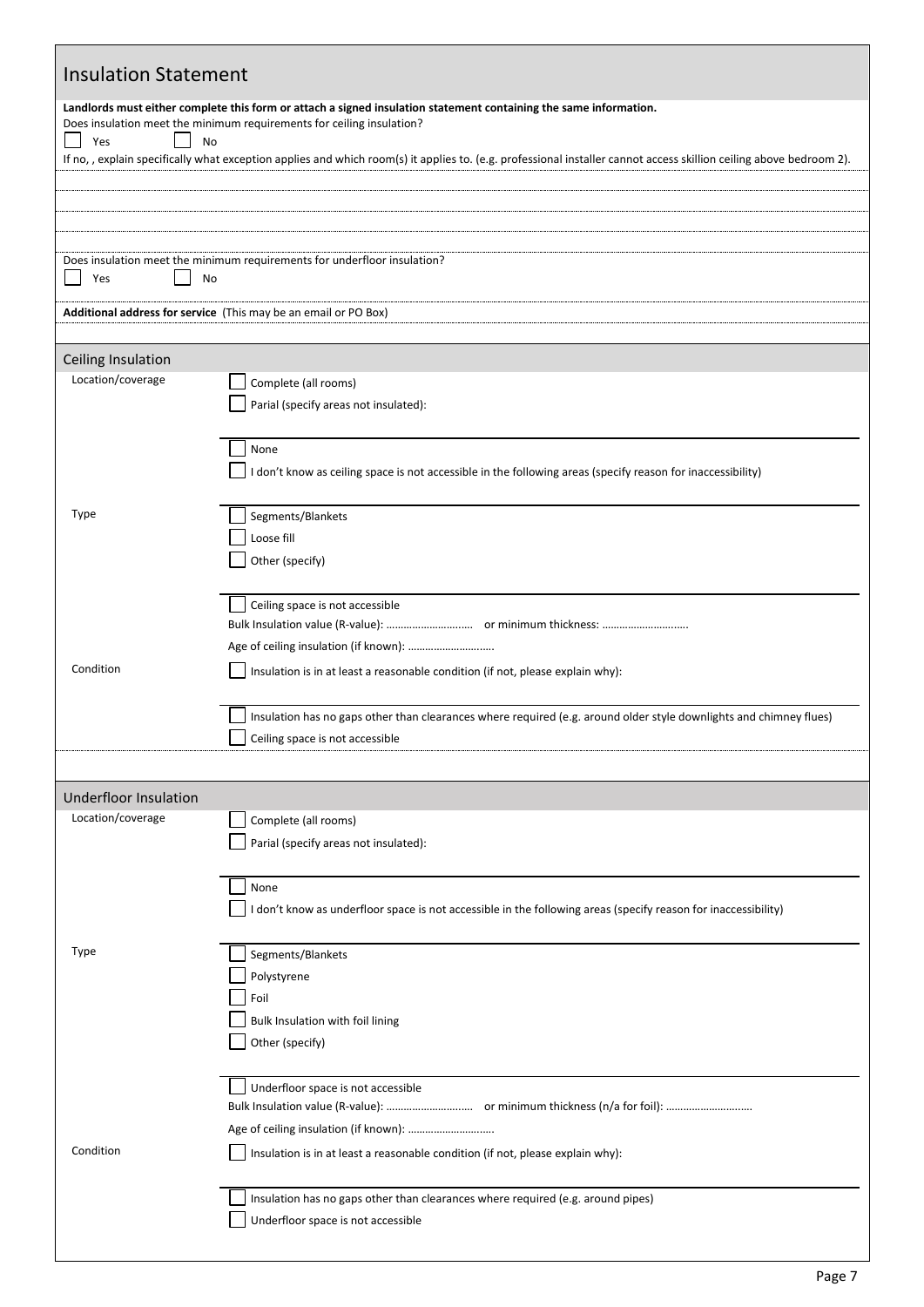| <b>Wall Insulation</b>    |                                                                                                                                                                  |
|---------------------------|------------------------------------------------------------------------------------------------------------------------------------------------------------------|
| Location/coverage         | Complete (all rooms)                                                                                                                                             |
|                           | Partial (specify areas not insulated):                                                                                                                           |
|                           |                                                                                                                                                                  |
|                           |                                                                                                                                                                  |
|                           | None                                                                                                                                                             |
|                           | I don't know as wall insulation is not accessible ceiling space is not accessible in the following areas (specify reason for<br>inaccessibility)                 |
| Supplementary             | Any other details about the type or condition if known:                                                                                                          |
| Information               |                                                                                                                                                                  |
|                           |                                                                                                                                                                  |
|                           | Date insulation was last upgraded                                                                                                                                |
|                           |                                                                                                                                                                  |
|                           |                                                                                                                                                                  |
| <b>Landlord Statement</b> |                                                                                                                                                                  |
|                           |                                                                                                                                                                  |
|                           |                                                                                                                                                                  |
|                           | declare that the information contained in this insulation statement is true and correct as at the date of signing and that all reasonable efforts have been made |
|                           | to obtain information about the location, type and condition of insulation at the premises.                                                                      |
|                           |                                                                                                                                                                  |
|                           |                                                                                                                                                                  |
|                           | <b>Healthy Homes Standards Statement</b>                                                                                                                         |
| Strike out one option     |                                                                                                                                                                  |
|                           |                                                                                                                                                                  |
|                           |                                                                                                                                                                  |
|                           | will comply with the healthy homes standards as required by section 45(1)(bb) of the Residential Tenancies Act.                                                  |
|                           |                                                                                                                                                                  |
|                           |                                                                                                                                                                  |
|                           |                                                                                                                                                                  |
|                           |                                                                                                                                                                  |
|                           | already comply with the healthy homes standards as required by section 45(1)(bb) of the Residential Tenancies Act.                                               |
|                           |                                                                                                                                                                  |
|                           |                                                                                                                                                                  |
|                           |                                                                                                                                                                  |
|                           |                                                                                                                                                                  |
|                           |                                                                                                                                                                  |
|                           |                                                                                                                                                                  |
|                           |                                                                                                                                                                  |
|                           |                                                                                                                                                                  |
|                           |                                                                                                                                                                  |
|                           |                                                                                                                                                                  |
|                           |                                                                                                                                                                  |
|                           |                                                                                                                                                                  |
|                           |                                                                                                                                                                  |
|                           |                                                                                                                                                                  |
|                           |                                                                                                                                                                  |
|                           |                                                                                                                                                                  |
|                           |                                                                                                                                                                  |
|                           |                                                                                                                                                                  |
|                           |                                                                                                                                                                  |
|                           |                                                                                                                                                                  |
|                           |                                                                                                                                                                  |
|                           |                                                                                                                                                                  |
|                           |                                                                                                                                                                  |
|                           |                                                                                                                                                                  |
| Signed by                 | Date Signed                                                                                                                                                      |
|                           | LANDLORD                                                                                                                                                         |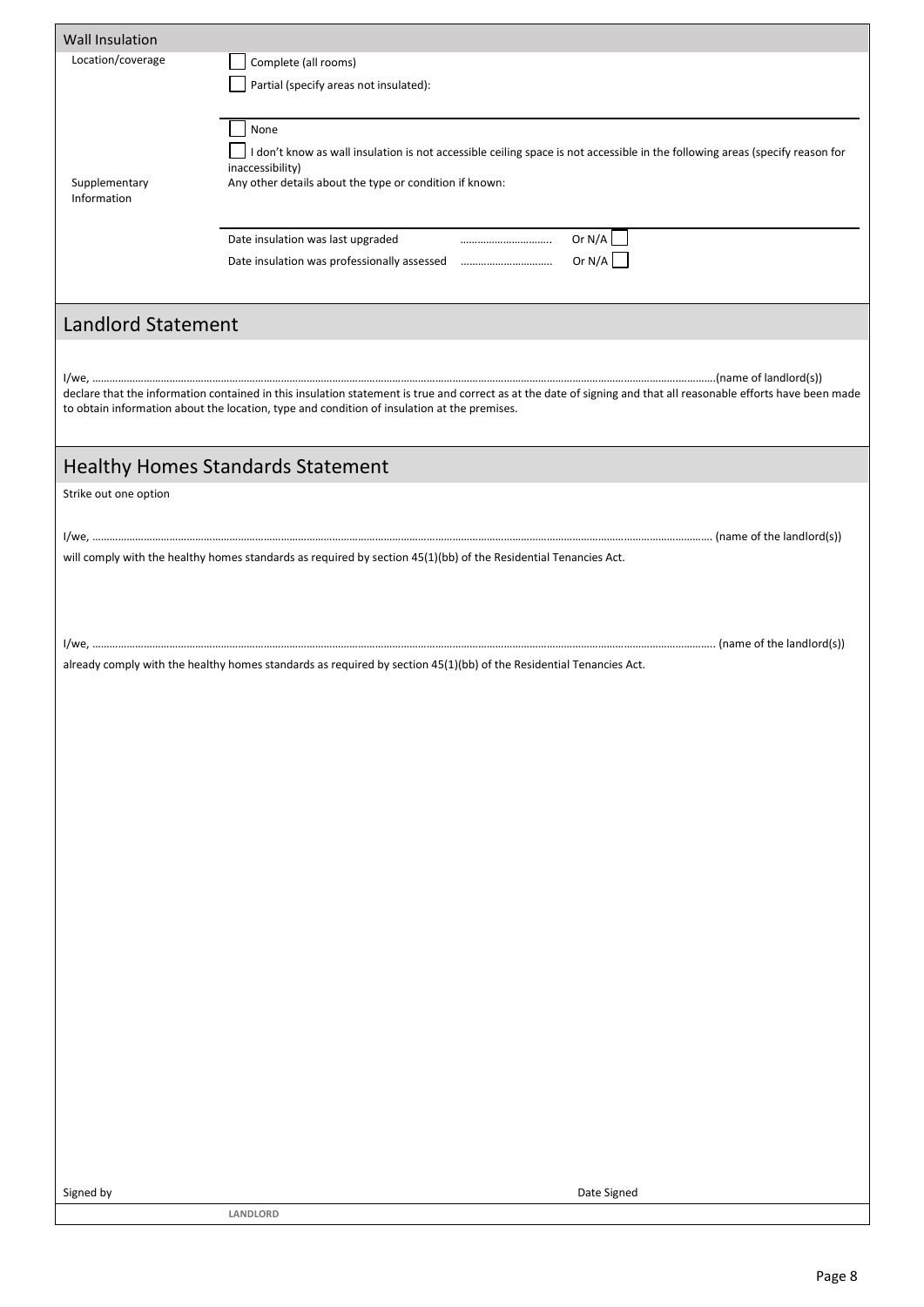| <b>Smoke Alarms</b>                                                                                                                                                                                                                                                                                                                                                                                                                                                                  |
|--------------------------------------------------------------------------------------------------------------------------------------------------------------------------------------------------------------------------------------------------------------------------------------------------------------------------------------------------------------------------------------------------------------------------------------------------------------------------------------|
| Landlord must have working smoke alarms installed in all rental premises. These must meet the requirements in the Residential Tenancies (Smoke<br>Alarms and Insulation) Regulation 2016, set out below. A landlord who fails to comply is committing an unlawful act and may be liable for a penalty of<br>up to \$4000.                                                                                                                                                            |
| Landlord – please confirm you have met at least these minimum legal requirements before you rent the premises:                                                                                                                                                                                                                                                                                                                                                                       |
| There is at least one working smoke alarm in each bedroom or within three metres of each bedroom's door - this applies to any room a person might reasonably<br>sleep in.                                                                                                                                                                                                                                                                                                            |
| If there is more than one storey or level, there is at least one working smoke alarm on each story or level, even if no-one sleeps there.                                                                                                                                                                                                                                                                                                                                            |
| If there is a caravan, sleep-out or similar, there is at least one working smoke alarm in it.                                                                                                                                                                                                                                                                                                                                                                                        |
| None of the smoke alarms has passed the manufacture's expiry or recommended replacement date.                                                                                                                                                                                                                                                                                                                                                                                        |
| All new smoke alarms installed from July2016 onward, are long-life photoelectric smoke alarms with battery life of at least eight years or a hard-wired smoke alarm<br>system, and meet the product standards in the residential tenancies (smoke Alarms and Insulation) regulations 2016 and are properly installed.                                                                                                                                                                |
| All the smoke alarms are working at the start of the tenancy, including working batteries.                                                                                                                                                                                                                                                                                                                                                                                           |
| Landlord has made tenants aware of their obligations (may fill out and attach Namecheck Smoke Alarm form, this is a recommended option)                                                                                                                                                                                                                                                                                                                                              |
| All Tenancies comply from July 2020 onwards:<br>least 18 degrees.<br>Note this property may rely on the tolerance or 'top-up' allowance for existing heaters. below is a brief description of why it applies to this tenancy                                                                                                                                                                                                                                                         |
| Ventilation standard: Each habitable space in these premises has one or more openable windows or doors (that meet the requirements detailed in the ventilation<br>requirements. Landlord please quote the diameter or exhaust capacity of each extractor fan installed in any kitchen or bathroom below:                                                                                                                                                                             |
| Moisture and drainage standards: This property has an efficient drainage system. Either this property does not have any enclosed subfloor spaces or that each<br>enclosed subfloor space has a ground moister barrier.                                                                                                                                                                                                                                                               |
| Draft stopping standard: Any open fireplace is either closed off, the chimney is blocked or that it isn't blocked off at the tenants written request. " please do not<br>block off chimney(s)-                                                                                                                                                                                                                                                                                       |
|                                                                                                                                                                                                                                                                                                                                                                                                                                                                                      |
| Draft standards: This property is free from unreasonable gaps that allow draughts into or out of the premises.                                                                                                                                                                                                                                                                                                                                                                       |
| If an exemption applies to any of the above, the landlord must make a statement explaining the exemption and briefly describe the circumstances that led<br>to the exemption on a separate piece of paper attached to this tenancy agreement.<br>Thank you for your compliance with all these new standards! there are more changes coming through parliament currently so read our emails appearing in<br>your inbox this year.<br>Namecheck- assisting landlords online since 2015 |
|                                                                                                                                                                                                                                                                                                                                                                                                                                                                                      |